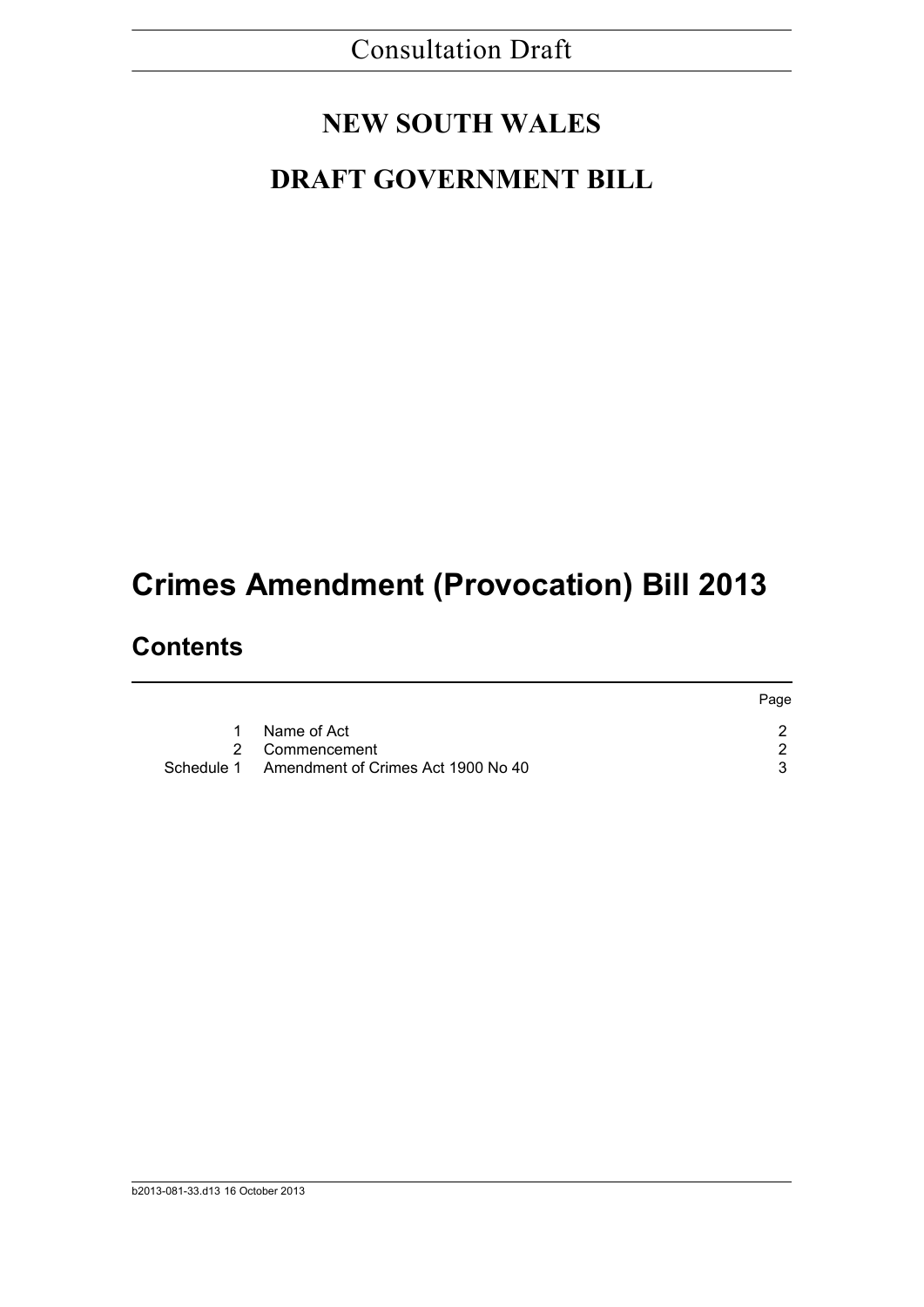### **NEW SOUTH WALES**

### **DRAFT GOVERNMENT BILL**

## **Crimes Amendment (Provocation) Bill 2013**

No , 2013

### **A Bill for**

An Act to amend the *Crimes Act 1900* in relation to the partial defence of provocation to a charge of murder.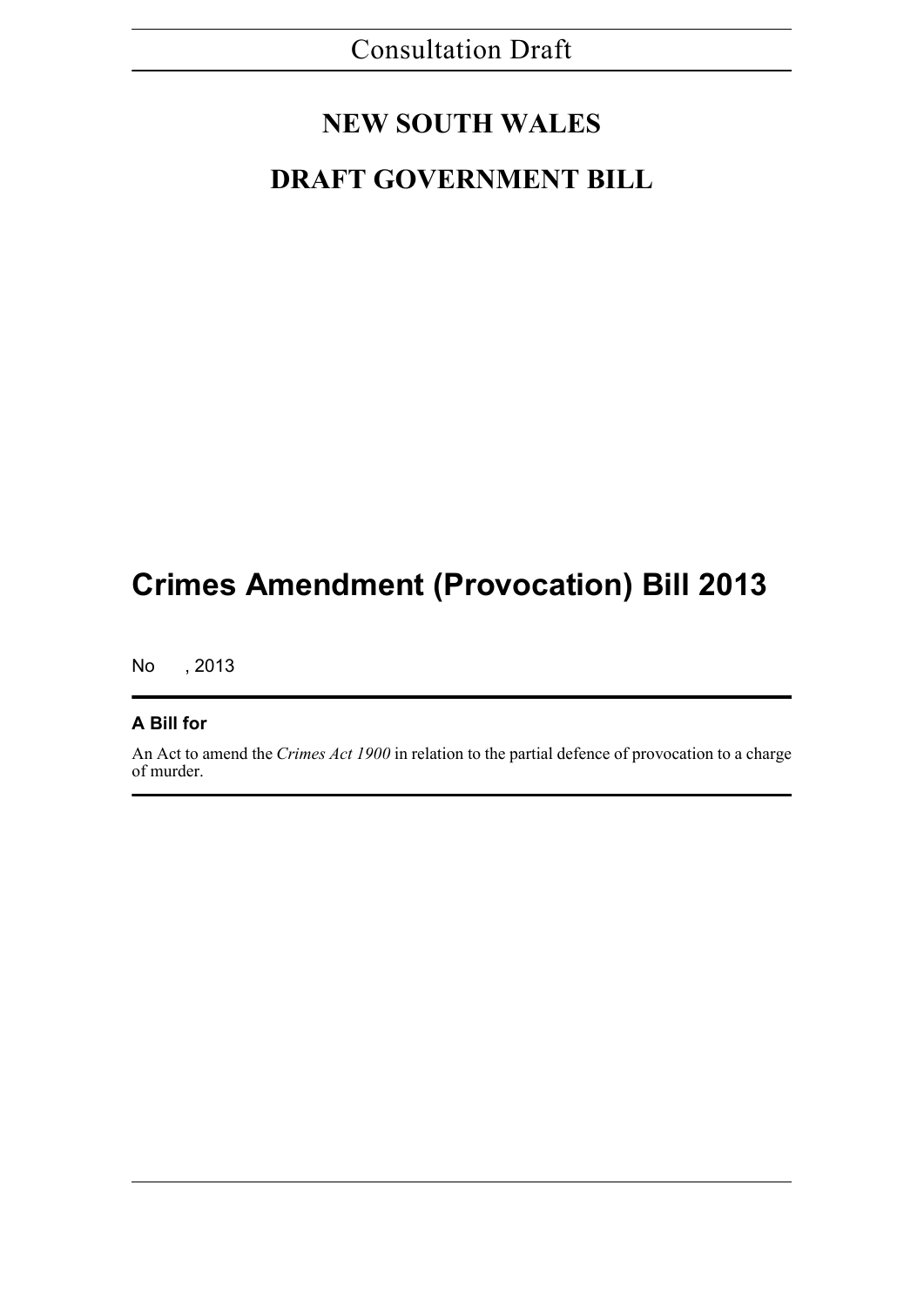## Consultation Draft

#### Crimes Amendment (Provocation) Bill 2013 [NSW]

### <span id="page-2-0"></span>**The Legislature of New South Wales enacts:**

#### **1 Name of Act**

This Act is the *Crimes Amendment (Provocation) Act 2013*.

#### <span id="page-2-1"></span>**2 Commencement**

This Act commences on a day to be appointed by proclamation.